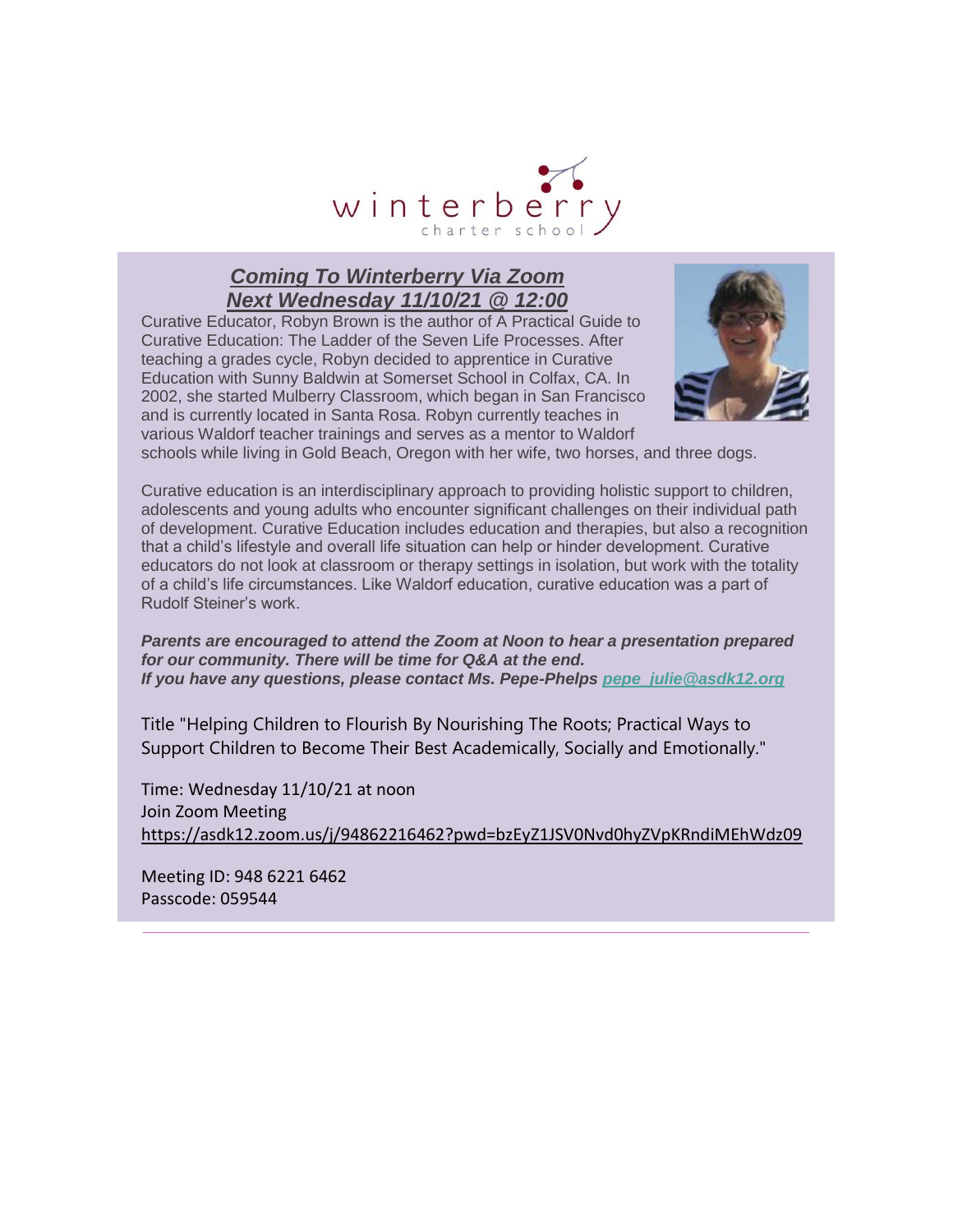#### Nurse's Corner

**Reporting Absences**

**If you child is going to be late or absent, please contact your teacher and the front desk. Only the front desk has the ability to mark the tardy/absence as excused in the database. If your student is absence due to sickness, also notify Nurse Katrina. [seater\\_katrina@asdk12.org](mailto:seater_katrina@asdk12.org) 907-742-8224 direct line**

**Also call in your student's absence as excused in the event they are quarantined or staying home for Covid-19 related issues. We have a growing number of students that have 5** 



**or more unexcused absences, and we want to make sure we mark them excused if they are positive or experiencing symptoms.**

**[morris\\_colleen@asdk12.org](mailto:morris_colleen@asdk12.org) 907-742-0139**

### **What is Lantern Walk?**

The lantern walk is a special event for the Winterberry Community. We gather, sing together and walk with our lanterns through a luminary lit path in the woods. Although darkness has come with the winter months, we remind ourselves through companionship and song that we all possess an inner light that sustains us through the dark months.

In Germany and through much of Europe Lantern Walks are conducted in November to commemorate the kind works St. Martin. St. Martin is well remembered for his generosity and charity to the poor. With this in mind Winterberry will conduct a **food drive for our Winterberry Family Pantry. Donations can be dropped off now until Winter Break** Feel free to bring donations of canned and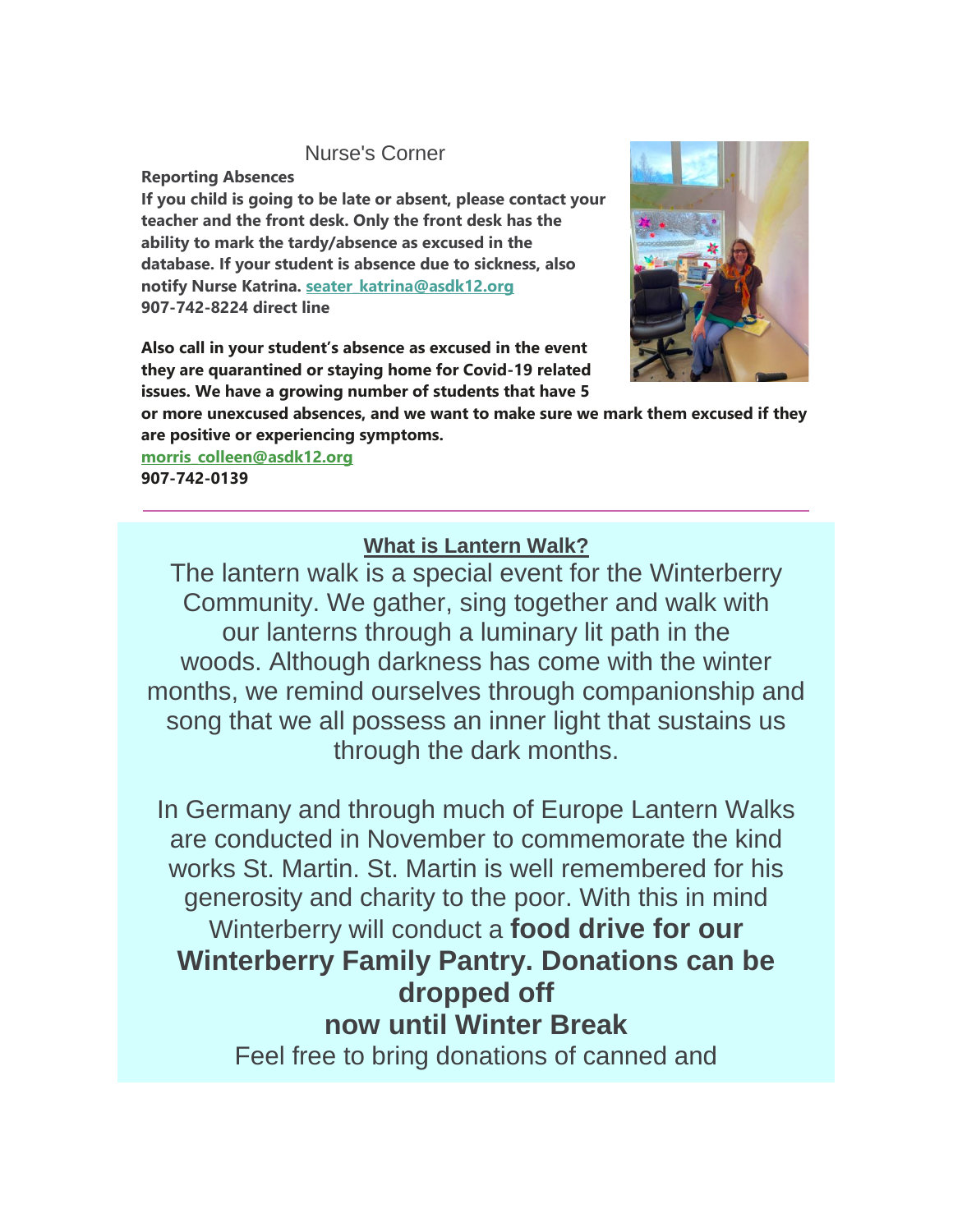dry goods to the front desk.

**Please send in: 3 votive candles (not tea lights) with each of your children by November 17th (the sooner the better).**

## Dates to Remember

Winterberry Charter Council will meet via zoom November 18th 6:00pm

**Time: 3rd Thursday of the month at 6pm** Topic: Winterberry Charter Council Time: 6pm Join Zoom Meeting [https://asdk12.zoom.us/j/519426010](https://nam12.safelinks.protection.outlook.com/?url=https%3A%2F%2Fr20.rs6.net%2Ftn.jsp%3Ff%3D001rZWiOZyV1k2Z7SOfT3yncyqQS5Ag6EJ-XVHCniuMM5Veu8cgcmsfK9Xt9twHhzKpMBfQNZEixwMhKq1nCtnrdRBkM89k6lz820llupWYMbzAFPFOk8m7yhD_-iHq-uaLq2BOeF6P5T5UHrUoGVBp3Zxx1ERWWPnDmystEuZ48ubnm6NPPHzXO-Hc9ExSo4Nw5GfRXuHX-2dNie986x0QPJ5Imx3axJxD-S1X2jK2nbWIvJI-GcmlY1L_zFPBkCUh02VhI51r2tl6A6dk7rDhRg8RA_eeAtGpN01CZgYtEUe6PaT5tOO6kvPkLpQAGF-7b7OQQ8C0bv8RWpdTMHPnH3o-sFtQg87S58XTwfAoZcIwzQpAWlr7fPYjTVUmHx8ZbUUMO6eOA7xQ9uToPYDvtHSMlWrqeAFMAScAIX1JTl45Qq1P81sKBXDDcurKubZw-WzS0yxxnmpcl-jFI60JLBDG6nlOyPCa47QF0Q6Flsp88wxO3wgvsY3bLxfAuF-BZ8hFxisNJA_jkLMv3nFhdYzlxaXtivN0GPEDoB5t2-wYukZ2F0pmwS2hvi_LQLb2s9DBtaOaFLHOsgix8JkDGB0aXraYb7KYTeg1_MWIn6POEaDURJCmvWjzZoeurH-rBoA3ASSIeQIpbXTjdoBCrHUz_n0ni5pdcxfpXTN3eesg5Efj6iNlXh9Gsr00pU8r6YUiTrTiITLNCYP-kI2aAA%3D%3D%26c%3DwoxJzJpEjbuk5HvWHhVds_0OkLT8xF5Aww1LTxmTO7bHFdUhLJwM_Q%3D%3D%26ch%3DzkOtAZ_xe2ygZWfSMnnfAwcautDk0OGyg9rUBZi34dDcm0avGD04_w%3D%3D&data=04%7C01%7Cgarrels_shana%40asdk12.org%7C54e871583c9d45244eb708d99fd68a0b%7C036ce601e95a4e46a3bd6b742ed4bb35%7C0%7C0%7C637716566079123257%7CUnknown%7CTWFpbGZsb3d8eyJWIjoiMC4wLjAwMDAiLCJQIjoiV2luMzIiLCJBTiI6Ik1haWwiLCJXVCI6Mn0%3D%7C1000&sdata=ZBRbN2wPpduFQHbX0s4SnIUQQbarEMBxcj5p7UPsmS8%3D&reserved=0)

> Winterberry Parent Guild will meet via zoom **Tonight** 6:00pm

**Time: 1st Thursday of the month at 6pm**

Topic: WPG Zoom Meeting

Join Zoom Meeting [https://asdk12.zoom.us/j/95290064733?pwd=ZEFyVXV1RCsyV1NP](https://nam12.safelinks.protection.outlook.com/?url=https%3A%2F%2Fr20.rs6.net%2Ftn.jsp%3Ff%3D001rZWiOZyV1k2Z7SOfT3yncyqQS5Ag6EJ-XVHCniuMM5Veu8cgcmsfK9Xt9twHhzKpN9zZ_K02wtfz_tfpGxcuPHXPJWImW1Z1NHfg41GPtPGnFfASX2Mtstc8N2cfG-_zcoppUtQHPS8MUB6tXixfjnWgpuRexsG8u9MbLB5oN0WgxvqrWPmGKAfVyeskOi0p-AsDrerpd67GMYrpx-_NG_l5TAQnBdJpQ6eMTgVRTyhsGlot0lSHLbOGMBCx3KFJGx6KDJ_GHBgbFEJOJCgR3gmJ98sRTtQLwtJtLmU7v8LJpKtchjOH6p-v_61QLdEx6JaLKy08wtYe-T0jx8Au9VY8tqcaEOytoCx4snQOSkilb2oNKC5OpsrRoJP3WFe7H9erIocGswHn2S43GN1ZzQFlyffrNaEnryN5Ge72-piubGPexFzS6sP0jH7FNGldTJx0KcA1VttH73i5vSZmpUkWGzTq8-03w-ZUyGyzbJ0smVnkKpZCvU4i-MLiqMBP0WsRjKPJh8lDNq8_802-ZpmICptmLyEXYPKOeMSz0STVpEvtAzBwfXSbZP20VaLn2oV1c5SwLZPVlHutEAokOn8PFt6Ya2Em_fM2mkmMYY_8SOWbgAjrtNUIAcu-KwLFsk2G9PW6Xl4CmWo7ERCzHiqFKnfW1s5-W2Am5A2fAP9Aws5lrKA17gST1UyFemkEtfxuy3Rr98xX6CewnBtyDwTfXkz7Awq9jiJQFeBicoWqOyPva78fHox5wdhLj_eQ-yzL0NTt7wXucXLr7bgg8Q%3D%3D%26c%3DwoxJzJpEjbuk5HvWHhVds_0OkLT8xF5Aww1LTxmTO7bHFdUhLJwM_Q%3D%3D%26ch%3DzkOtAZ_xe2ygZWfSMnnfAwcautDk0OGyg9rUBZi34dDcm0avGD04_w%3D%3D&data=04%7C01%7Cgarrels_shana%40asdk12.org%7C54e871583c9d45244eb708d99fd68a0b%7C036ce601e95a4e46a3bd6b742ed4bb35%7C0%7C0%7C637716566079128238%7CUnknown%7CTWFpbGZsb3d8eyJWIjoiMC4wLjAwMDAiLCJQIjoiV2luMzIiLCJBTiI6Ik1haWwiLCJXVCI6Mn0%3D%7C1000&sdata=cFMGVSSYhw8moGRhs%2B7vjDAMRVzy56Na89WlrTrngZc%3D&reserved=0) [K3lHVnlEeTdYZz09](https://nam12.safelinks.protection.outlook.com/?url=https%3A%2F%2Fr20.rs6.net%2Ftn.jsp%3Ff%3D001rZWiOZyV1k2Z7SOfT3yncyqQS5Ag6EJ-XVHCniuMM5Veu8cgcmsfK9Xt9twHhzKpN9zZ_K02wtfz_tfpGxcuPHXPJWImW1Z1NHfg41GPtPGnFfASX2Mtstc8N2cfG-_zcoppUtQHPS8MUB6tXixfjnWgpuRexsG8u9MbLB5oN0WgxvqrWPmGKAfVyeskOi0p-AsDrerpd67GMYrpx-_NG_l5TAQnBdJpQ6eMTgVRTyhsGlot0lSHLbOGMBCx3KFJGx6KDJ_GHBgbFEJOJCgR3gmJ98sRTtQLwtJtLmU7v8LJpKtchjOH6p-v_61QLdEx6JaLKy08wtYe-T0jx8Au9VY8tqcaEOytoCx4snQOSkilb2oNKC5OpsrRoJP3WFe7H9erIocGswHn2S43GN1ZzQFlyffrNaEnryN5Ge72-piubGPexFzS6sP0jH7FNGldTJx0KcA1VttH73i5vSZmpUkWGzTq8-03w-ZUyGyzbJ0smVnkKpZCvU4i-MLiqMBP0WsRjKPJh8lDNq8_802-ZpmICptmLyEXYPKOeMSz0STVpEvtAzBwfXSbZP20VaLn2oV1c5SwLZPVlHutEAokOn8PFt6Ya2Em_fM2mkmMYY_8SOWbgAjrtNUIAcu-KwLFsk2G9PW6Xl4CmWo7ERCzHiqFKnfW1s5-W2Am5A2fAP9Aws5lrKA17gST1UyFemkEtfxuy3Rr98xX6CewnBtyDwTfXkz7Awq9jiJQFeBicoWqOyPva78fHox5wdhLj_eQ-yzL0NTt7wXucXLr7bgg8Q%3D%3D%26c%3DwoxJzJpEjbuk5HvWHhVds_0OkLT8xF5Aww1LTxmTO7bHFdUhLJwM_Q%3D%3D%26ch%3DzkOtAZ_xe2ygZWfSMnnfAwcautDk0OGyg9rUBZi34dDcm0avGD04_w%3D%3D&data=04%7C01%7Cgarrels_shana%40asdk12.org%7C54e871583c9d45244eb708d99fd68a0b%7C036ce601e95a4e46a3bd6b742ed4bb35%7C0%7C0%7C637716566079128238%7CUnknown%7CTWFpbGZsb3d8eyJWIjoiMC4wLjAwMDAiLCJQIjoiV2luMzIiLCJBTiI6Ik1haWwiLCJXVCI6Mn0%3D%7C1000&sdata=cFMGVSSYhw8moGRhs%2B7vjDAMRVzy56Na89WlrTrngZc%3D&reserved=0)

Meeting ID: 952 9006 4733 Passcode: WPG

**Inservice Day NO SCHOOL for students** November 11th

**Lantern Walk All School Event November** 19th 6:30pm

**Thanksgiv ing Break NO SCHOOL for students** November 25 and 26th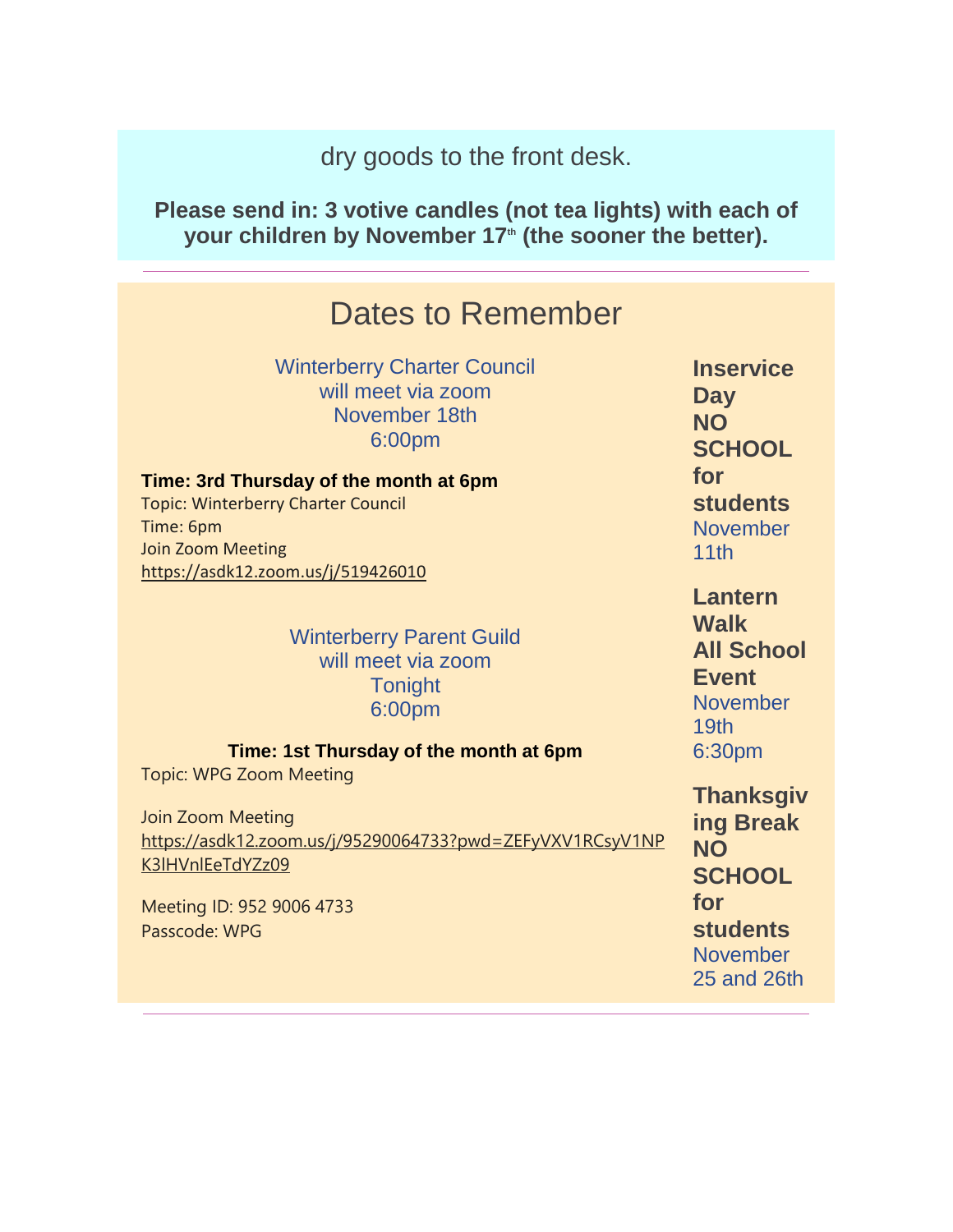|                                                                                                        | <b>COVID-19 Vaccination Clinics</b><br>Pfizer and Moderna 1st, 2nd, and Boosters available |
|--------------------------------------------------------------------------------------------------------|--------------------------------------------------------------------------------------------|
| <b>Walk-in Clinics</b>                                                                                 |                                                                                            |
| Location:<br>ASD Education Center, in the Atrium<br>5530 E. Northern Lights Blvd., Anchorage, AK 99504 |                                                                                            |
| Time: 2 to 8 p.m.                                                                                      |                                                                                            |
| Wednesday, Nov. 3                                                                                      | Monday, Nov. 22                                                                            |
| Thursday, Nov. 4                                                                                       | Tuesday, Nov. 23                                                                           |
| Friday, Nov. 5                                                                                         | Wednesday, Nov. 24                                                                         |
| Monday, Nov. 8                                                                                         | Monday, Nov 29                                                                             |
| Tuesday, Nov. 9                                                                                        | Tuesday, Nov. 30                                                                           |
| Wednesday, Nov. 10                                                                                     | Wednesday, Dec. 1                                                                          |
| <b>Drive-through clinics</b><br>Chugiak High School:<br>Saturday, Nov. 6, 10 a.m. to 4 p.m.            |                                                                                            |
| Service High School:<br>Saturday, Nov. 13, 10 a.m. to 4 p.m.                                           |                                                                                            |
| Bettye Davis East Anchorage High School:<br>Saturday, Nov. 20, 10 a.m. to 4 p.m.                       | <b>Anchorage School District</b><br>Education All Students for Success in Leb              |



# **Watercolor in the halls**











Kindergarten Grade 1 Grade 1 Grade 2



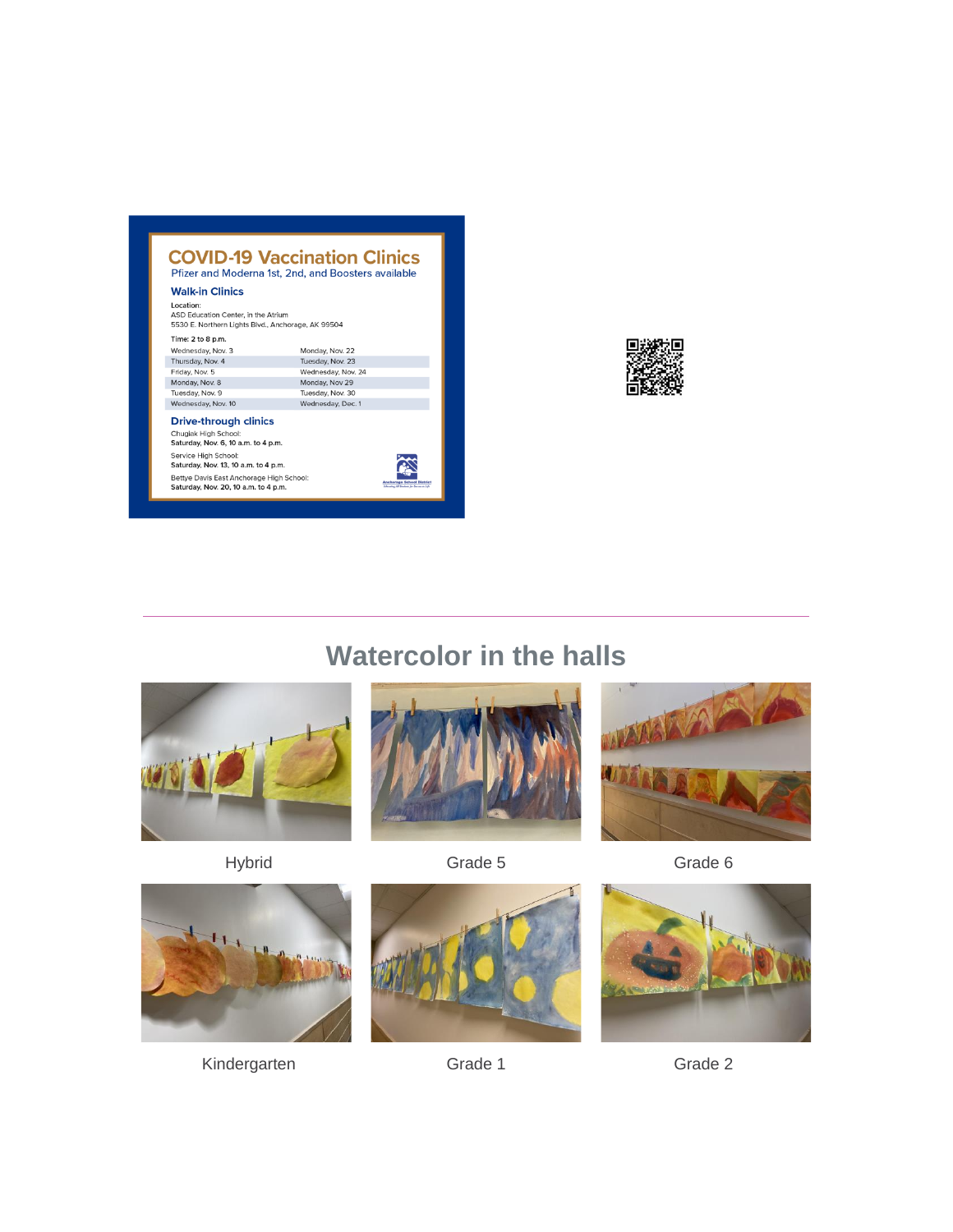## **Drawings in the classrooms**







# **Teacher's chalkboard drawings**



Grade 6





Grade 4

Grade 5